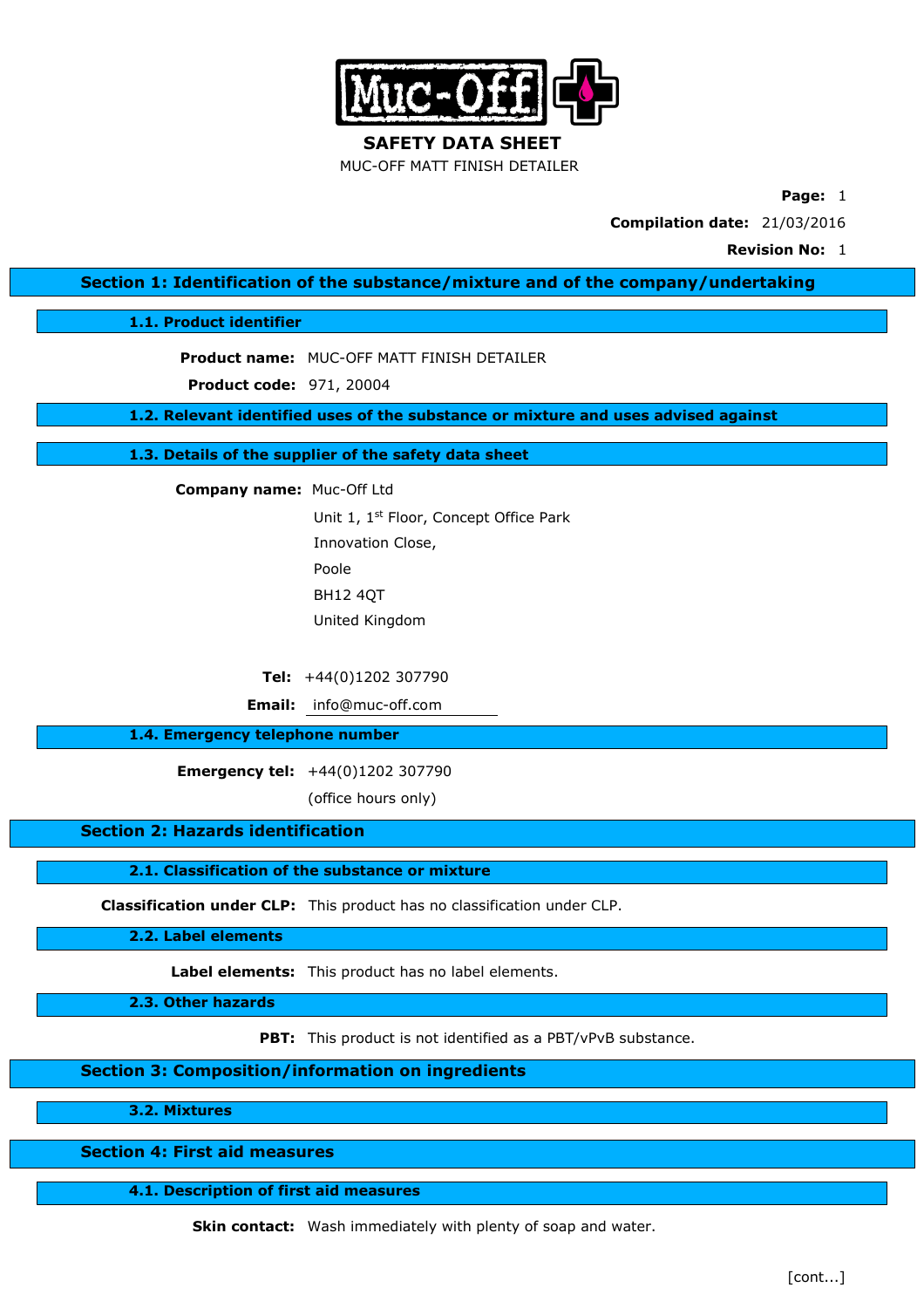MUC-OFF MATT FINISH DETAILER

#### **Page:** 2

**Eye contact:** Bathe the eye with running water for 15 minutes.

**Ingestion:** Wash out mouth with water.

**Inhalation:** Move to fresh air in case of accidental inhalation of vapours.

#### **4.2. Most important symptoms and effects, both acute and delayed**

**Skin contact:** There may be mild irritation at the site of contact.

**Eye contact:** There may be irritation and redness.

**Ingestion:** Nausea and stomach pain may occur.

**Inhalation:** No symptoms.

**4.3. Indication of any immediate medical attention and special treatment needed**

**Immediate / special treatment:** Not applicable.

**Section 5: Fire-fighting measures**

**5.1. Extinguishing media**

**Extinguishing media:** Suitable extinguishing media for the surrounding fire should be used. Use water spray to cool containers.

**5.2. Special hazards arising from the substance or mixture**

**Exposure hazards:** In combustion emits toxic fumes.

**5.3. Advice for fire-fighters**

**Advice for fire-fighters:** Wear self-contained breathing apparatus. Wear protective clothing to

prevent contact with skin and eyes.

**Section 6: Accidental release measures**

**6.1. Personal precautions, protective equipment and emergency procedures**

**Personal precautions:** Refer to section 8 of SDS for personal protection details. Turn leaking containers leak-side up to prevent the escape of liquid.

**6.2. Environmental precautions**

**Environmental precautions:** Do not discharge into drains or rivers. Contain the spillage using bunding.

**6.3. Methods and material for containment and cleaning up**

**Clean-up procedures:** Absorb into dry earth or sand. Transfer to a closable, labelled salvage container for disposal by an appropriate method.

**6.4. Reference to other sections**

**Reference to other sections:** Refer to section 8 of SDS.

**Section 7: Handling and storage**

**7.1. Precautions for safe handling**

**7.2. Conditions for safe storage, including any incompatibilities**

**Storage conditions:** Store in a cool, well ventilated area. Keep container tightly closed.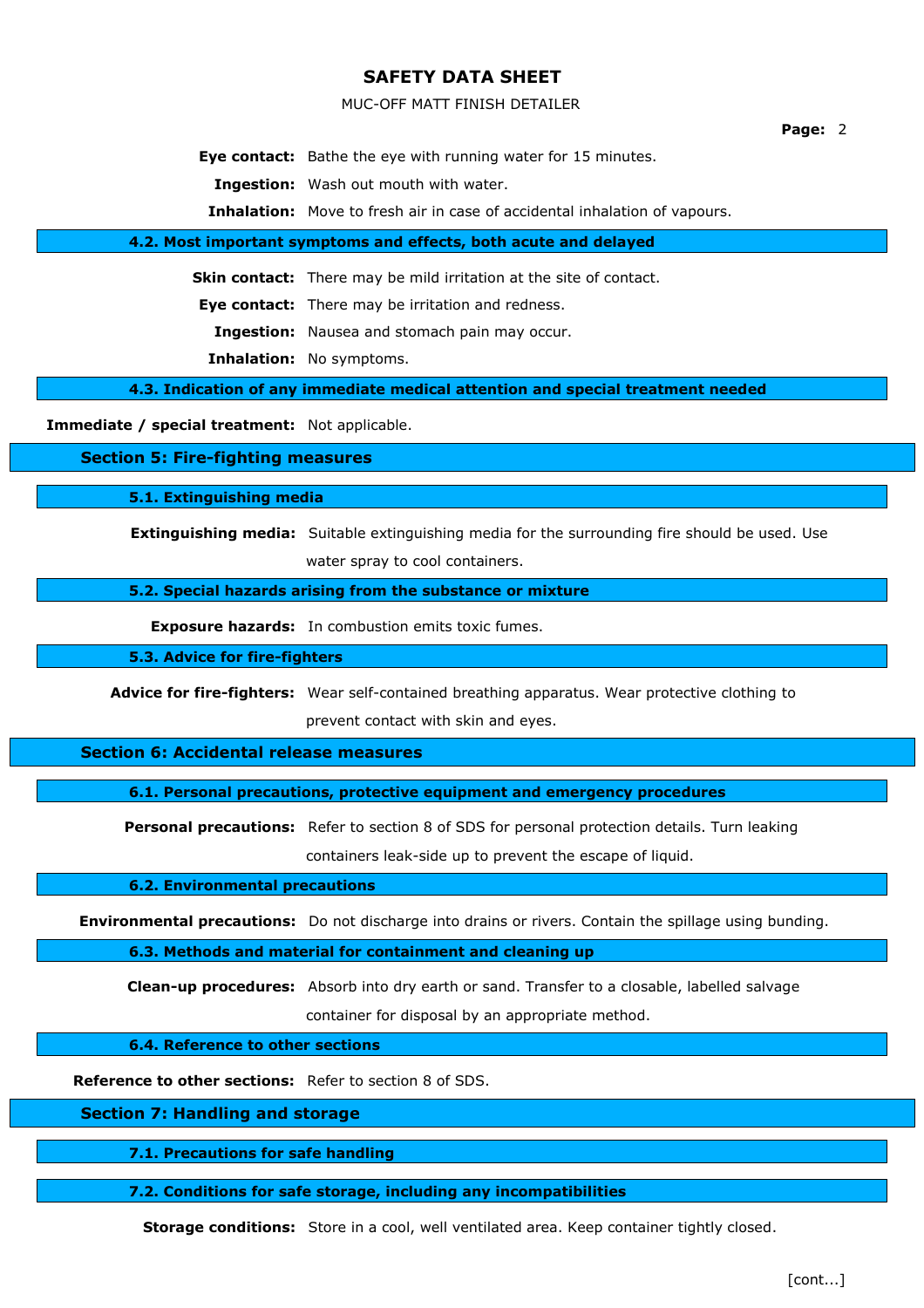#### MUC-OFF MATT FINISH DETAILER

**Page:** 3

### **7.3. Specific end use(s)**

Specific end use(s): No data available.

## **Section 8: Exposure controls/personal protection**

**8.1. Control parameters**

**Workplace exposure limits:** No data available.

### **DNEL/PNEC Values**

**DNEL / PNEC** No data available.

### **8.2. Exposure controls**

**Respiratory protection:** Respiratory protection not required.

**Hand protection:** Protective gloves.

**Eye protection:** Safety glasses. Ensure eye bath is to hand.

**Skin protection:** Protective clothing.

## **Section 9: Physical and chemical properties**

**9.1. Information on basic physical and chemical properties**

| <b>State: Liquid</b>                                 |                                                 |                               |
|------------------------------------------------------|-------------------------------------------------|-------------------------------|
|                                                      | <b>Colour:</b> Pale blue                        |                               |
|                                                      | <b>Odour:</b> Pleasant                          |                               |
| <b>Evaporation rate: Slow</b>                        |                                                 |                               |
|                                                      | <b>Oxidising:</b> Not applicable.               |                               |
| <b>Solubility in water: Soluble</b>                  |                                                 |                               |
|                                                      | <b>Viscosity: Non-viscous</b>                   |                               |
| Boiling point/range°C: 100                           | Melting point/range°C: 0                        |                               |
| <b>Flammability limits %: lower:</b> Not applicable. |                                                 | <b>upper:</b> Not applicable. |
| Flash point <sup>o</sup> C: Not applicable.          | Part.coeff. n-octanol/water: No data available. |                               |
| Autoflammability <sup>o</sup> C: Not applicable.     | Vapour pressure: Not applicable.                |                               |
| Relative density: 1.005                              |                                                 | <b>pH:</b> 6.50               |
|                                                      | VOC g/I: Not applicable.                        |                               |

## **9.2. Other information**

**Other information:** No data available.

#### **Section 10: Stability and reactivity**

**10.1. Reactivity**

**Reactivity:** Stable under recommended transport or storage conditions.

### **10.2. Chemical stability**

**Chemical stability:** Stable under normal conditions.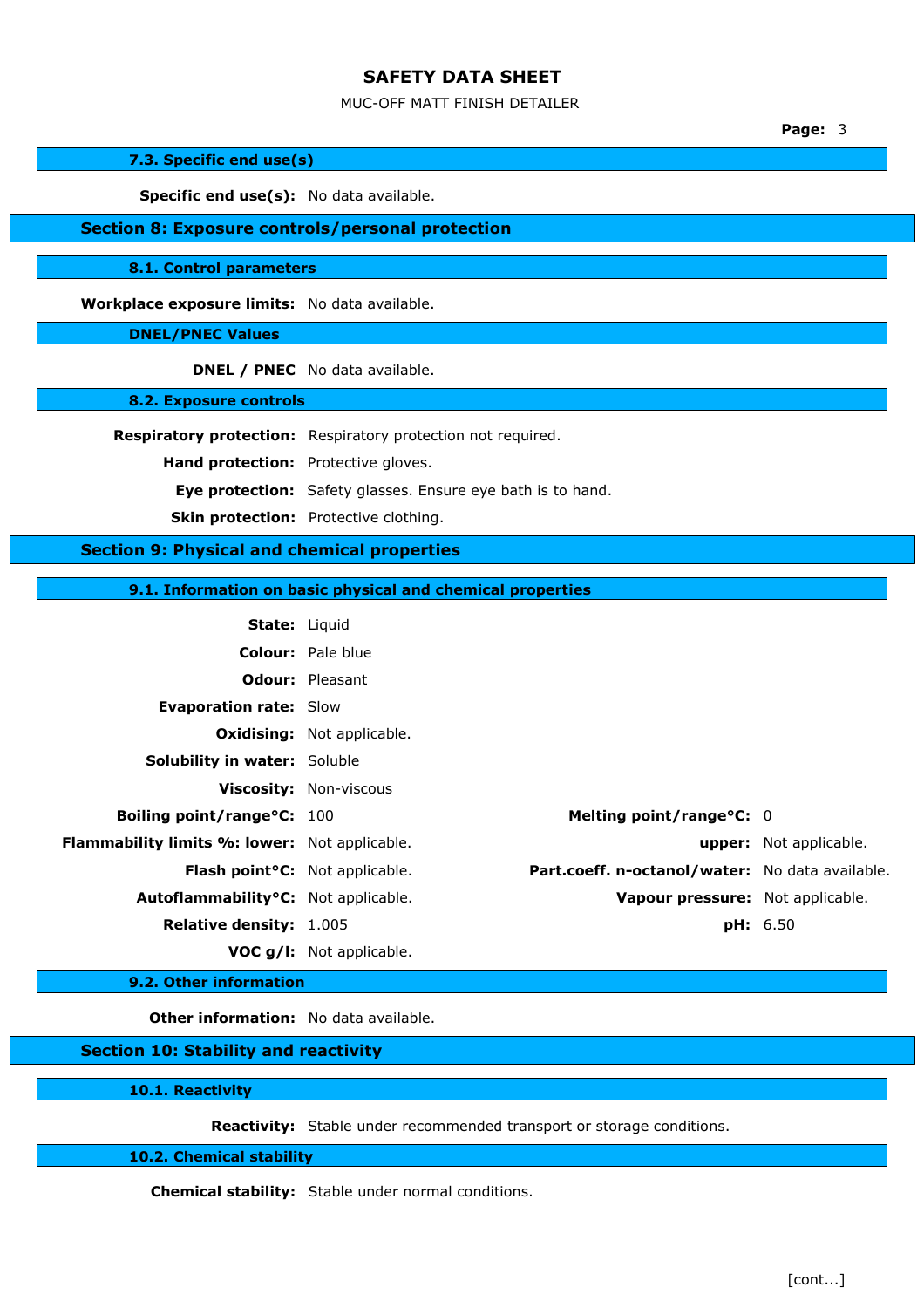#### MUC-OFF MATT FINISH DETAILER

**10.3. Possibility of hazardous reactions**

**Hazardous reactions:** Hazardous reactions will not occur under normal transport or storage

conditions. Decomposition may occur on exposure to conditions or materials listed below.

## **10.4. Conditions to avoid**

**Conditions to avoid:** Heat. Hot surfaces.

**10.5. Incompatible materials**

**Materials to avoid:** Strong oxidising agents. Strong acids.

**10.6. Hazardous decomposition products**

**Haz. decomp. products:** In combustion emits toxic fumes.

**Section 11: Toxicological information**

**11.1. Information on toxicological effects**

**Toxicity values:** No data available.

**Symptoms / routes of exposure**

**Skin contact:** There may be mild irritation at the site of contact.

**Eye contact:** There may be irritation and redness.

**Ingestion:** Nausea and stomach pain may occur.

**Inhalation:** No symptoms.

## **Section 12: Ecological information**

### **12.1. Toxicity**

**Ecotoxicity values:** No data available.

### **12.2. Persistence and degradability**

**Persistence and degradability:** The surfactant(s) contained in this preparation complies (comply) with the Biodegradability criteria as laid down in Regulation (EC) No.648/2004 on detergents, (or are undergoing testing to obtain a derogation within the terms of the directive). Data to support this assertion are held at the disposal of the competent authorities of the Member States and will be made available to them, at their direct request or at the request of a detergent manufacturer.

### **12.3. Bioaccumulative potential**

**Bioaccumulative potential:** No bioaccumulation potential.

**12.4. Mobility in soil**

**Mobility:** Readily absorbed into soil.